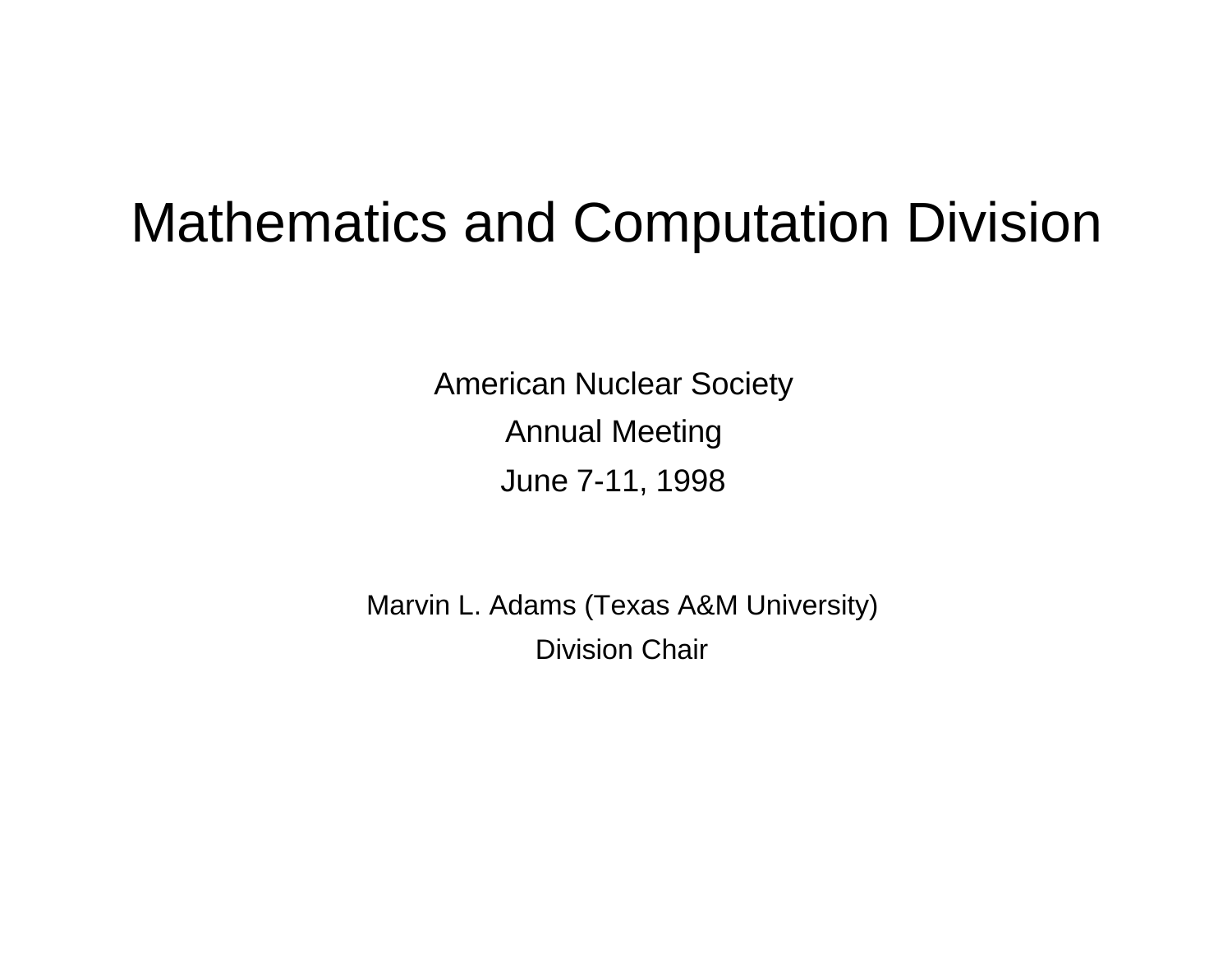### The Division is active and healthy.

- **Finances are sound.**
- **Membership has declined.** *Cause for concern but not panic*
- **Program to recruit students is underway.**
- **Technical program is robust and active.**
- **Many internet procedures are in place; others are under development.**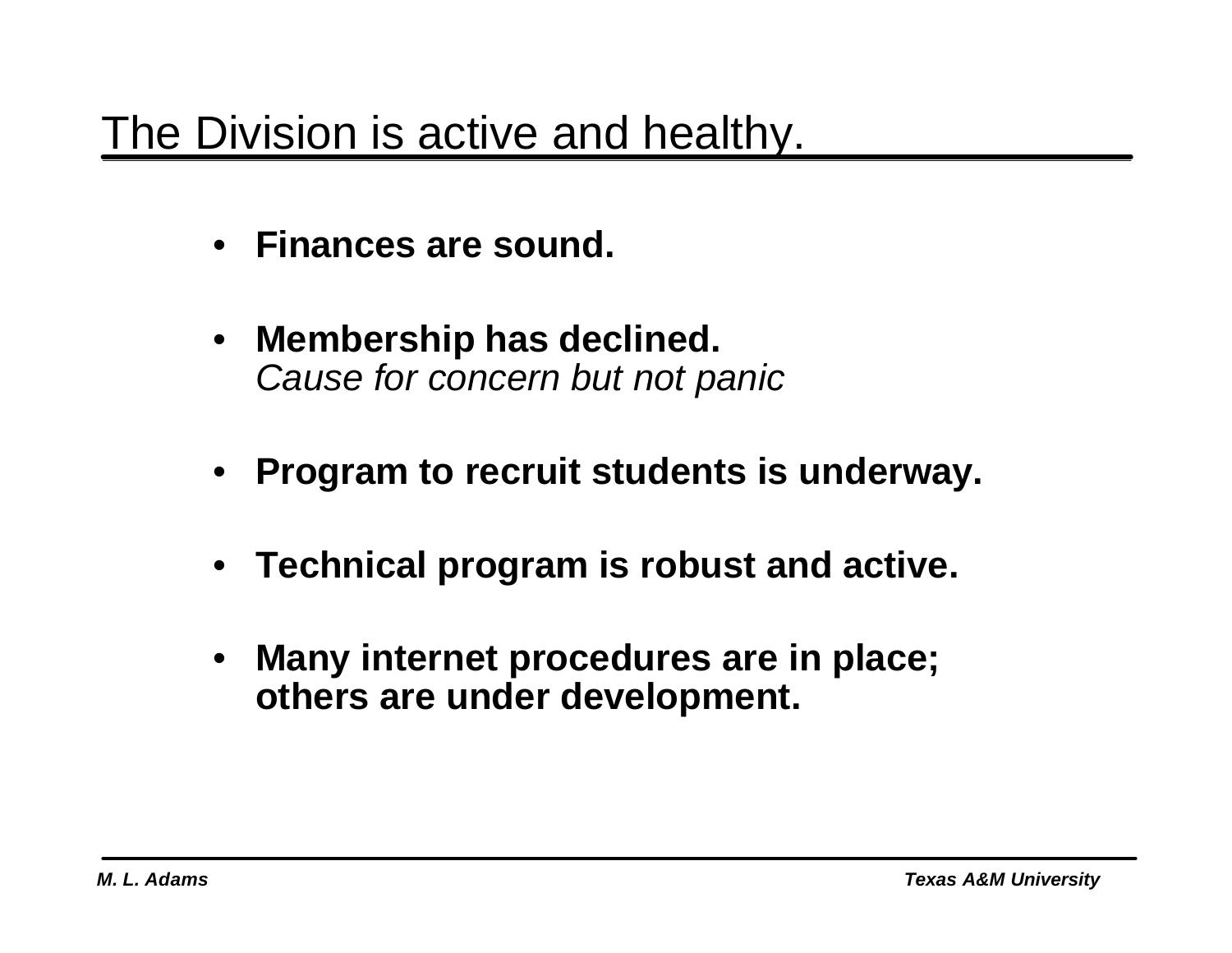# The Division is maintaining its financial strength.

- **Topical meetings (2 out of 3 odd years) continue to be successful.**
	- **Chief source of income.**
	- **Saratoga (fall '97) netted roughly \$6,000 for M&C**
	- **Every third meeting is overseas and produces no income for M&C**
- **Expenditures include awards, plaques, support for student conferences, and internet costs.**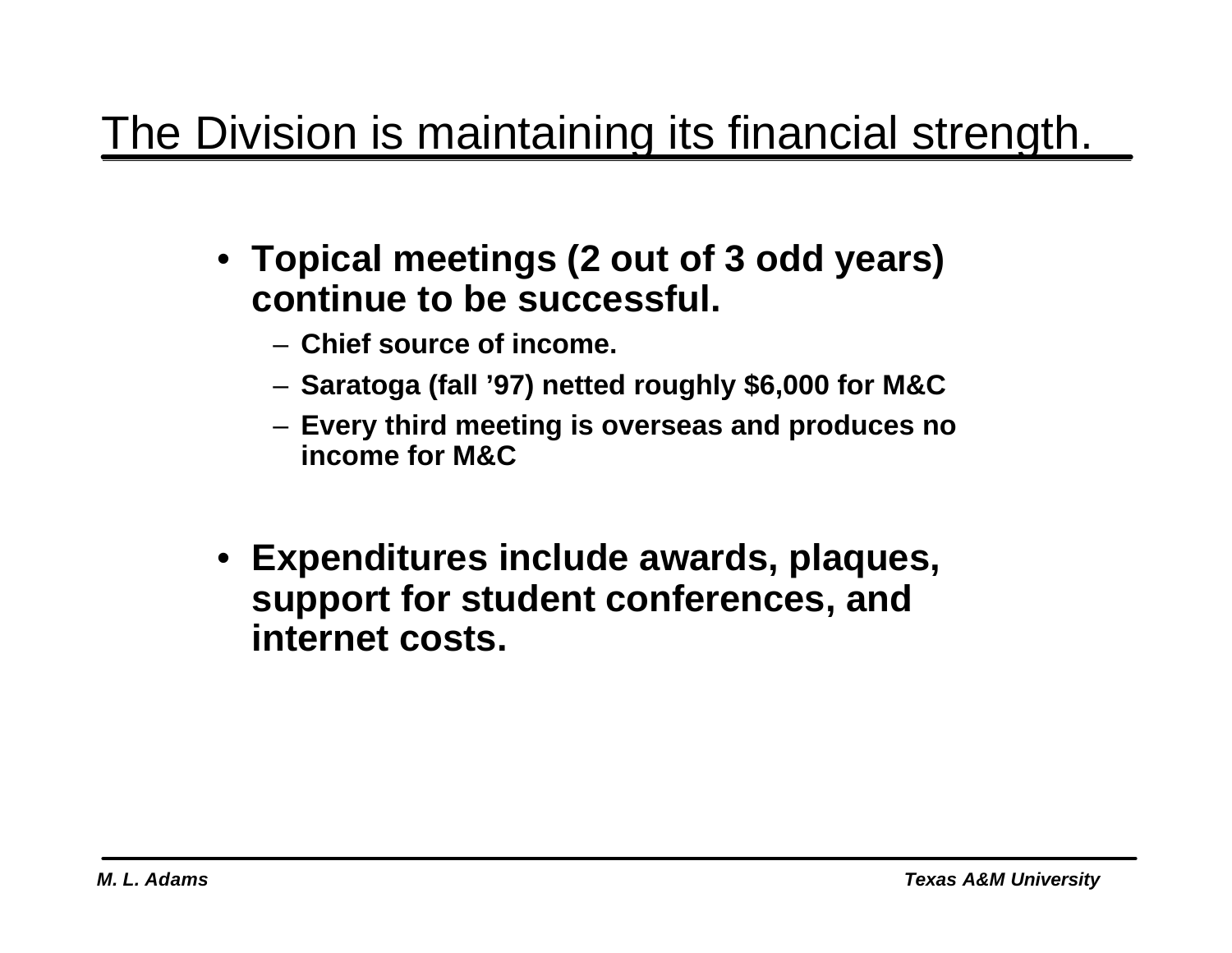### • **Formed student committee**

- **Organizes mixers**
- **Devises plans to attract student interest & participation**
- **Just underway; new ideas being developed**

#### • **Support student conferences**

- **Typically \$100 or \$150 per conference**
- **Now adding best paper award; two given (\$100 each) spring 1998**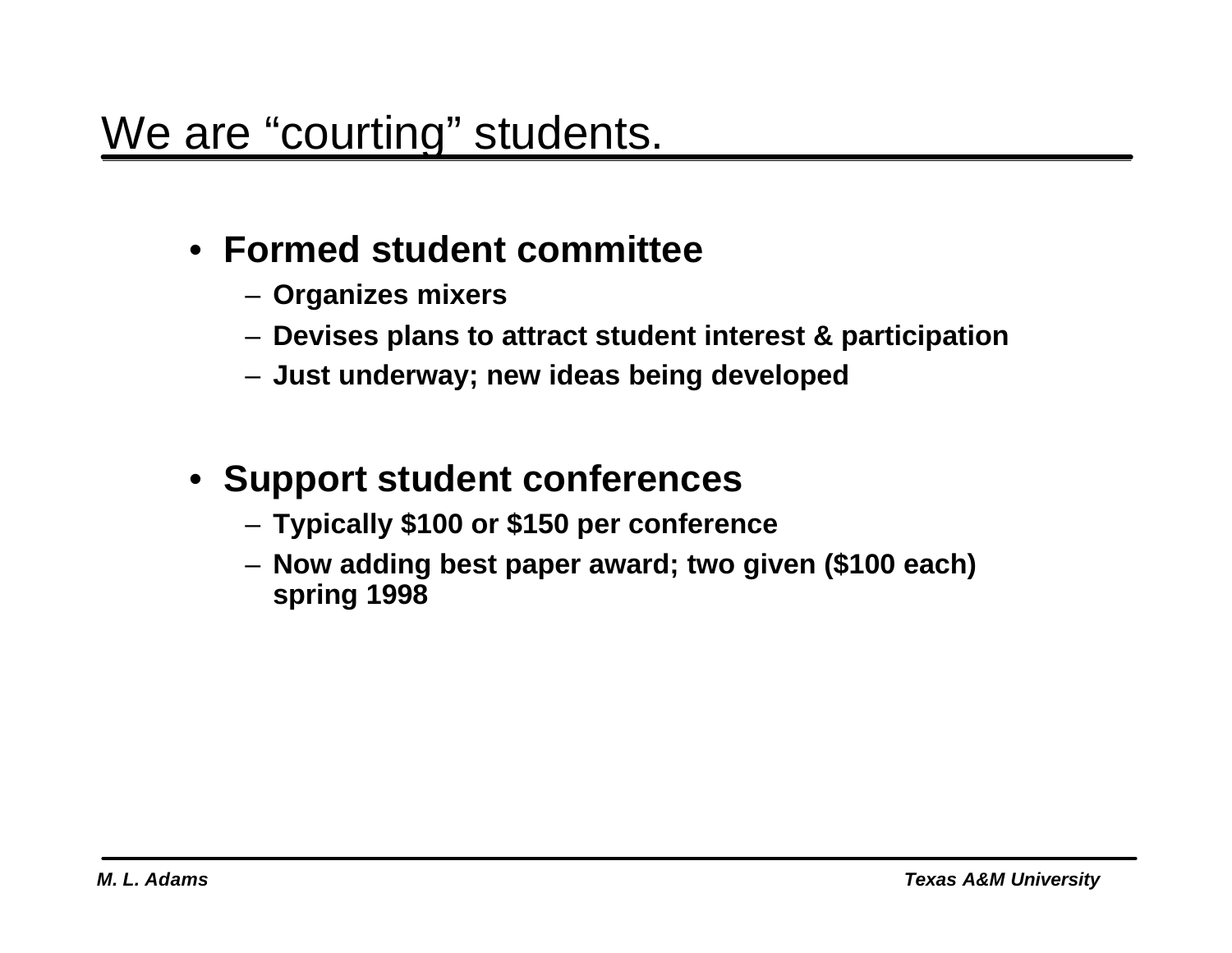### We are looking to attract more members.

- **Counting members is apparently difficult!**
	- **Jan 98: HQ reported 930 paid M&C members**
	- **May 98: HQ reported 821 paid M&C members (?)**
- **We estimate loss of approximately 5%/year for past 4 years.**
- **Division-only membership has not been significant.**
- **Committee now in place to attract students –– the membership of the future.**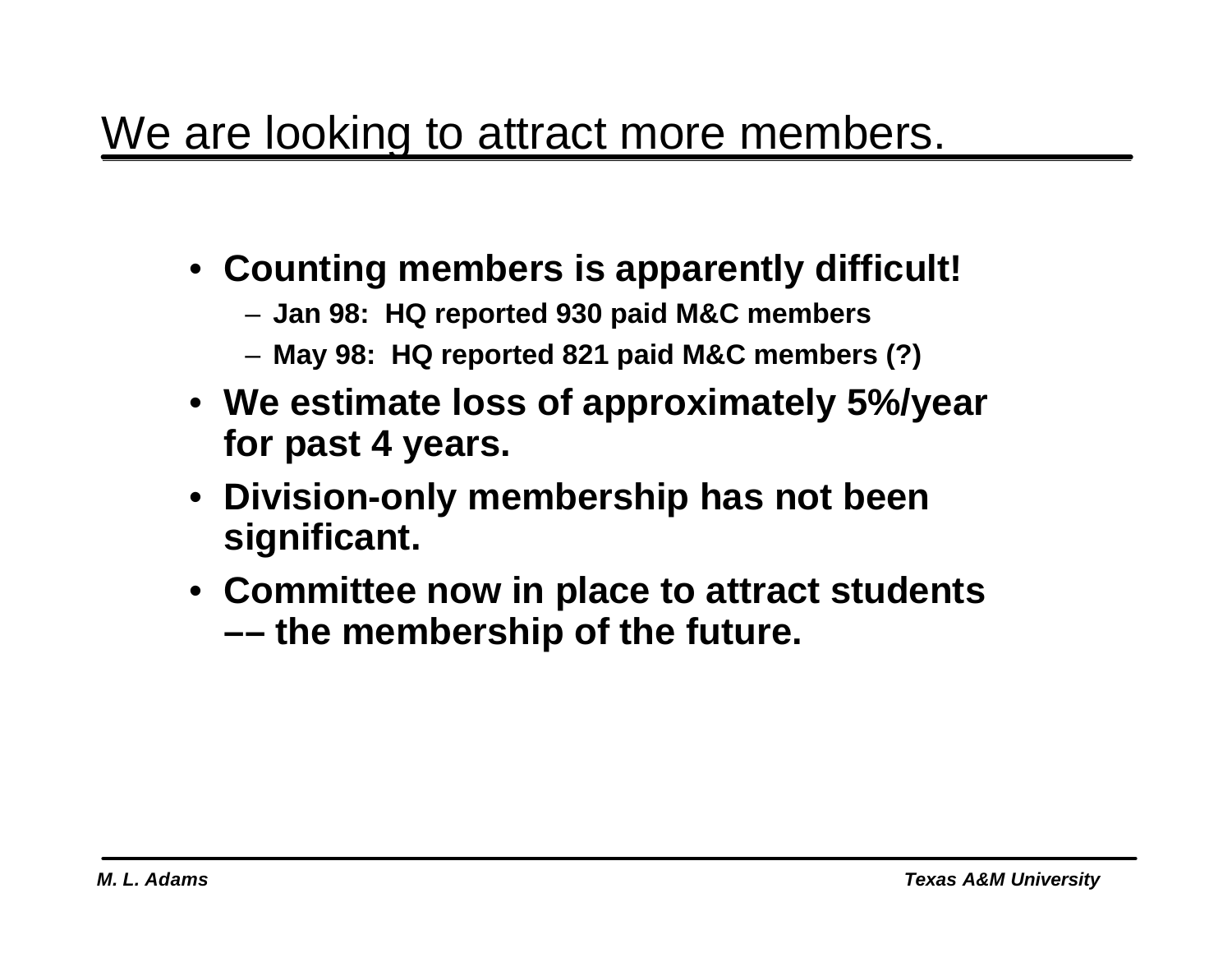## The M&C technical program is a major strength.

- **Topical meetings continue to be successful technically and financially.**
	- **Held in odd years**
	- **East, West, Overseas rotation**
	- **Typically co-sponsored by Reactor Physics Division**
	- **Recently moved from spring to fall**
- **M&C routinely co-sponsors RPD Topicals.**
- **Historically, M&C sponsors several special sessions at national meetings.**
- **Participation at national meetings appears to be declining.**